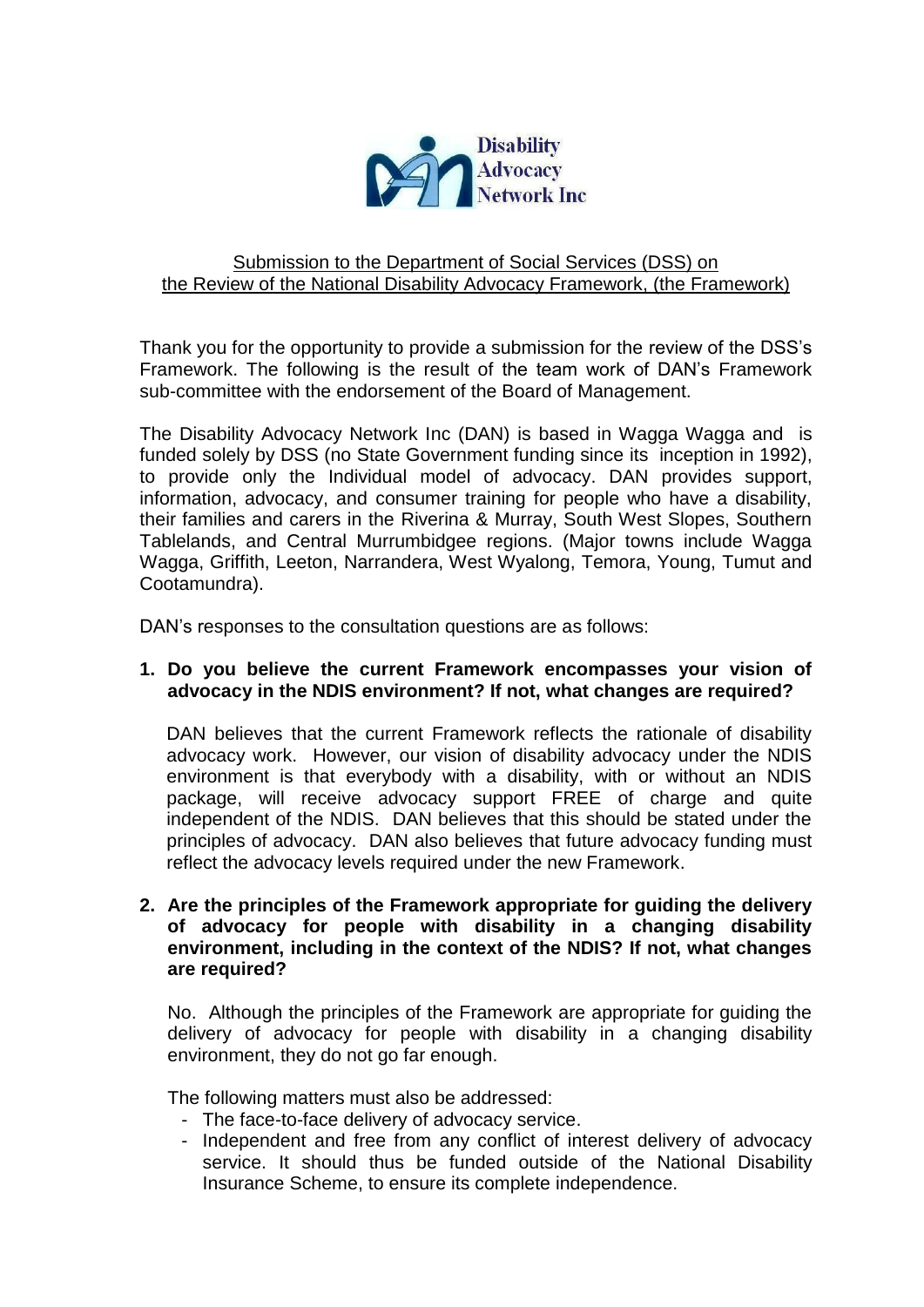- The provision of advocacy service for people with disabilities who are not eligible for participation in the NDIS

Although the Framework document provides that advocacy should be free of conflict of interest, our submission is that advocacy service should be a standalone service and not part of a larger service provider such as Mission Australia or Intereach (examples only). Advocacy provision for people with disabilities must not be allowed to be subsumed by larger organisations whose primary considerations are the provision of general disability services to people who are recipients under the NDIS.

# **3. Are the outcomes of the Framework still relevant or should different ones be included? If so, what should be included?**

Yes, all the outcomes of the Framework are still relevant, however, we believe that they should also include: 'People with disability are to be offered self advocacy training based on an individual's needs and capacity,' in order to maximise the effectiveness of choice, decision making, participation, etc. in the NDIS environment. To be able to provide this training, sufficient funding should be provided by DSS to all advocacy agencies, not just self-advocacy agencies. Local advocacy agencies know the culture of local service users better than agencies based in metropolitan cities.

## **4. Are the outputs of the Framework still relevant or should different outputs be included?**

Yes. We believe the outputs of the Framework are still relevant. DAN believes that specific framework outcomes and outputs should be developed against the various advocacy models and that adequate levels of funding are provided to ensure that they are measurable and can be effectively delivered in a cost effective and yet accountable way.

## **5. Does the Framework identify what is needed in the current and future disability environment? If not, what changes are required?**

Currently yes, however, we aren't sure about the future disability environment. Our service hasn't experienced any systemic issues relating to NDIS provision and there hasn't been any acknowledgement of who will do what in relation to any NDIS hiccups, given that DAN is funded to provide the individual advocacy model only.

We believe that the need for advocacy support will be even greater once the NDIS is fully rolled out in DAN's funded service areas. Furthermore, people who have a disability who don't meet the requirements of the NDIS will still have the same desires to improve their living conditions as those in their community who have been accepted in the NDIS, ie., they will still require changes to their living conditions, such as different residential preferences, having modifications made to their homes, obtaining additional mobility aids in order to live independently, acquiring open employment, attending different day programs, etc etc.